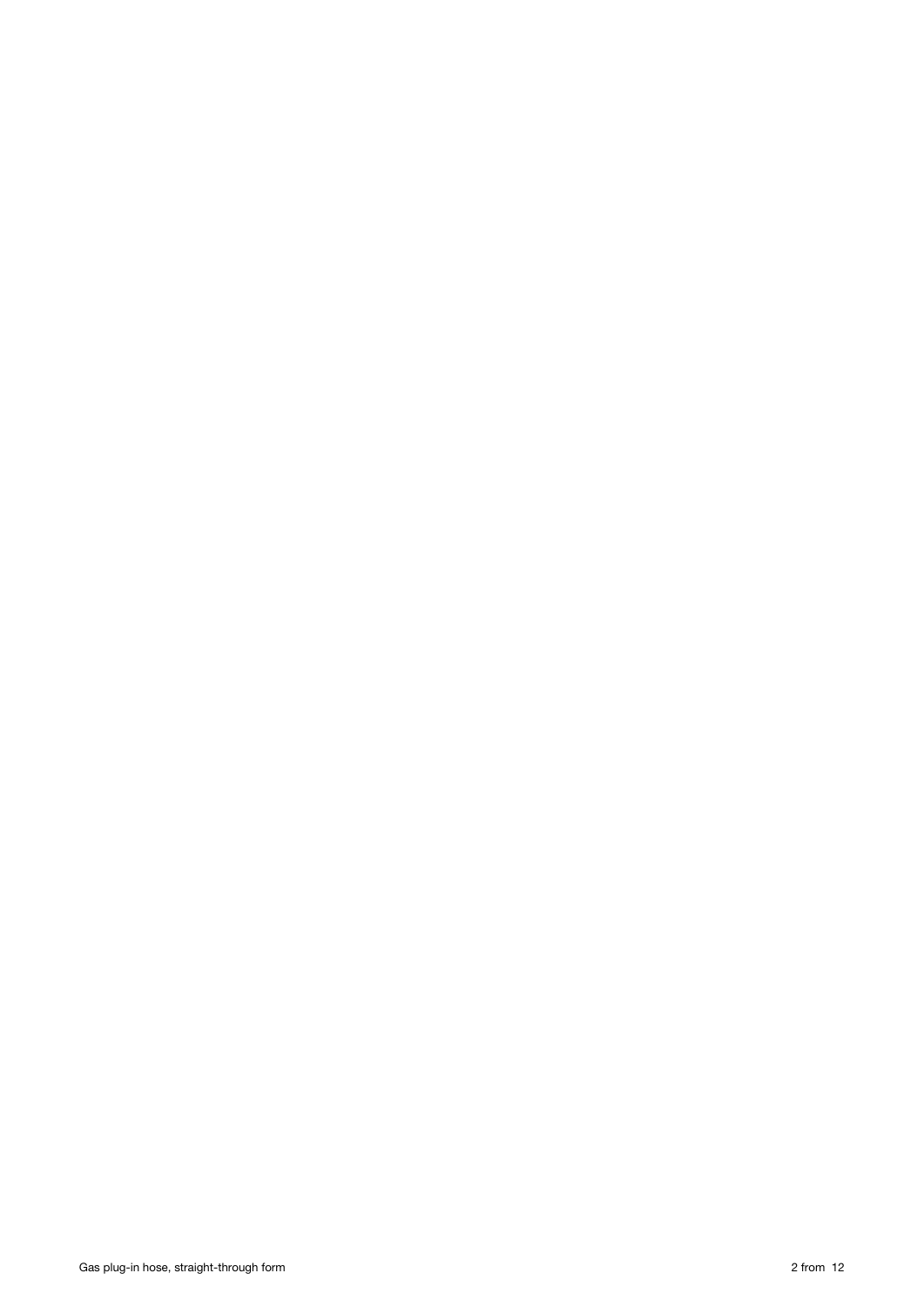# Table of contents

# **1** [About these instructions for use](#page-3-0) 44 About these instructions for use 44 1.1 [Target groups](#page-3-0) 4 1.2 [Labelling of notes](#page-3-0) 4

1.3 [About this translated version](#page-4-0)<br>
5

| 21  |         |   |
|-----|---------|---|
| 22  |         |   |
|     |         |   |
| ククク | Media 8 |   |
| 2.3 |         | 8 |
| 231 |         |   |
|     |         |   |

|                 | -8  |
|-----------------|-----|
|                 | . 9 |
|                 | - 9 |
|                 | -9  |
|                 | - 9 |
| 2.4.1 Corrosion | 9   |

# Handling 10 3.1 [Assembly information](#page-9-0) 10 3.1.1 [Mounting instructions](#page-9-0) 10 3.2 [Assembly](#page-9-0) 10 3.2.1 [Connecting the gas plug-in hose](#page-9-0) 10 3.2.2 [Leakage test](#page-10-0) 11 3.3 [Maintenance](#page-10-0) 11 Maintenance 11 3.4 [Disposal](#page-11-0)<br>
12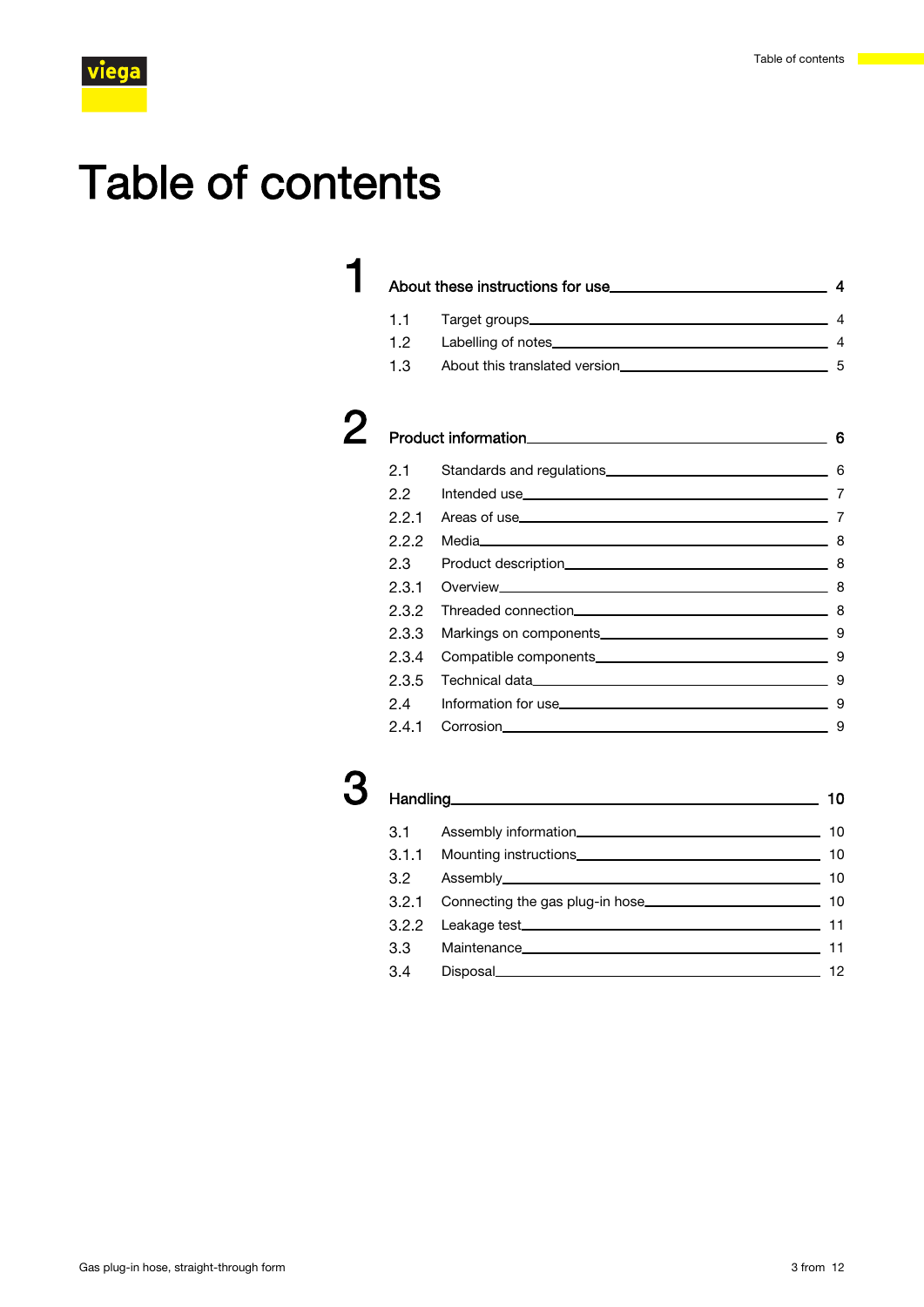<span id="page-3-0"></span>

# About these instructions for use

Trade mark rights exist for this document, further information can be found at [viega.com/legal](https://www.viega.com/en/meta/footer/legal.html).

### 1.1 Target groups

The information in this instruction manual is directed at the following groups of people:

- contract installers registered in the installers' register of a utility company
- $\blacksquare$  professional specialist companies for the construction, maintenance and alteration of a natural or liquid gas system

Liquid gas systems may only be constructed, maintained or altered by companies that have the necessary qualification and experience.

It is not permitted for individuals without the abovementioned training or qualification to mount, install and, if required, service this product. This restriction does not extend to possible operating instructions.

The installation of Viega products must take place in accordance with the general rules of engineering and the Viega instructions for use.

# 1.2 Labelling of notes

Warning and advisory texts are set aside from the remainder of the text and are labelled with the relevant pictographs.



#### DANGER!

This symbol warns against possible life-threatening injury.



WARNING! This symbol warns against possible serious injury.

# CAUTION!

This symbol warns against possible injury.



This symbol warns against possible damage to property.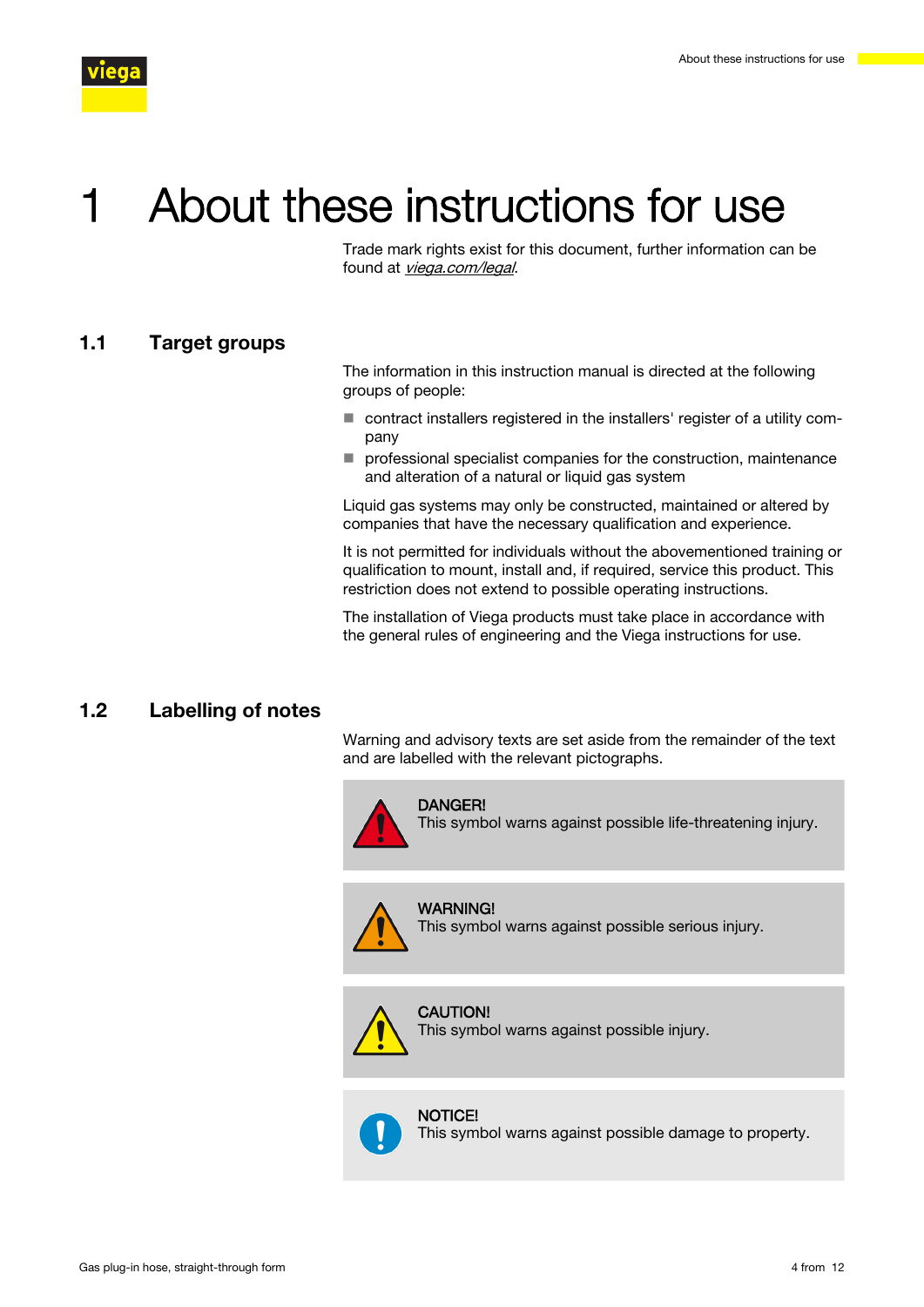<span id="page-4-0"></span>

 $\mathbf{H}$ 

Notes give you additional helpful tips.

# 1.3 About this translated version

This instruction for use contains important information about the choice of product or system, assembly and commissioning as well as intended use and, if required, maintenance measures. The information about the products, their properties and application technology are based on the current standards in Europe (e. g. EN) and/or in Germany (e. g. DIN/DVGW).

Some passages in the text may refer to technical codes in Europe/ Germany. These should serve as recommendations in the absence of corresponding national regulations. The pertinent national laws, standards, regulations and guidelines, as well as other technical guidelines, have priority over German/European guidelines in this manual: The information is not binding for other countries and territories and should, as mentioned, be considered as support.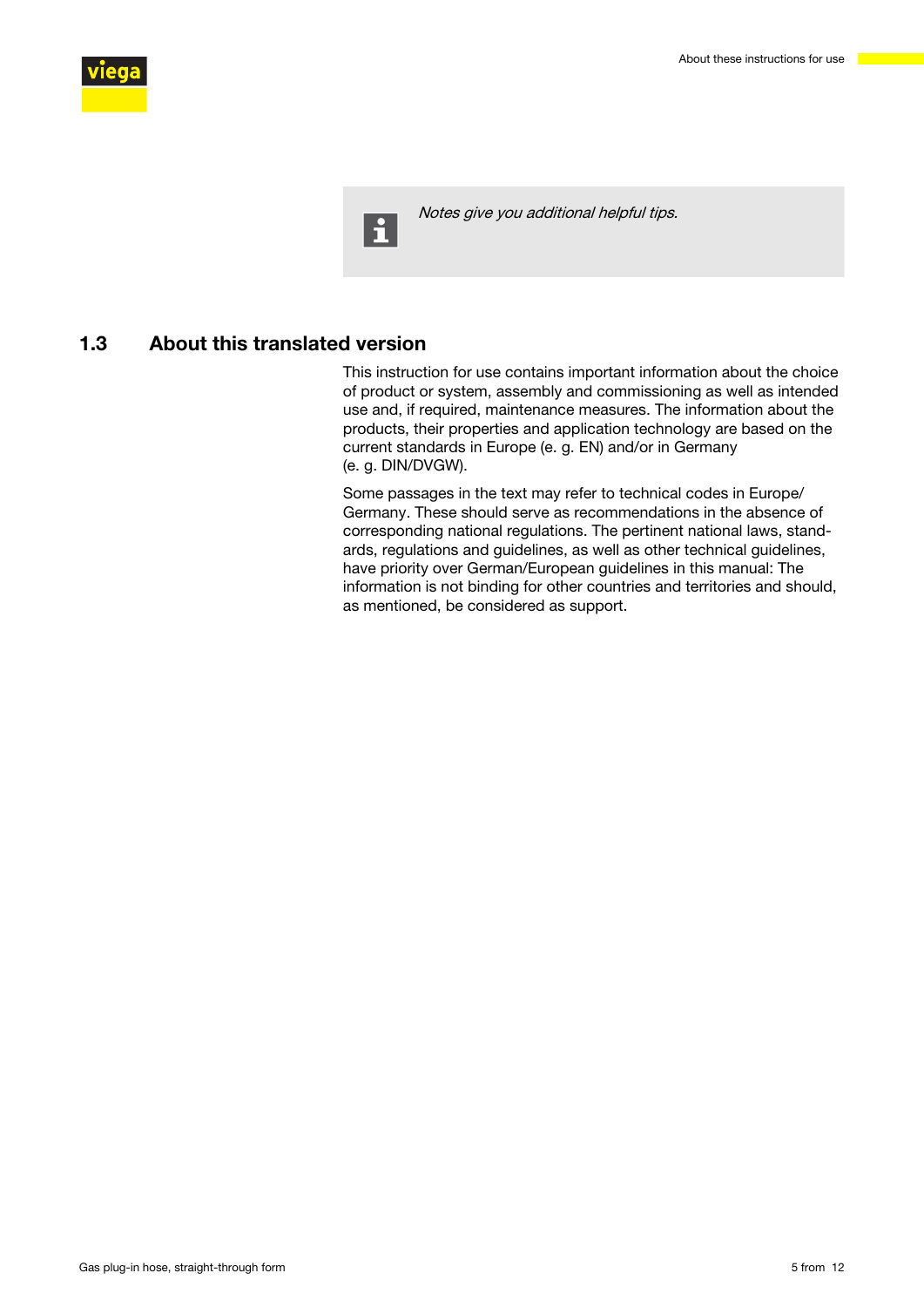<span id="page-5-0"></span>

# 2 Product information

# 2.1 Standards and regulations

The following standards and regulations apply:

|                              | Regulations                   | Scope / Notice                                                       |
|------------------------------|-------------------------------|----------------------------------------------------------------------|
|                              |                               |                                                                      |
| Areas of use                 |                               |                                                                      |
|                              | DVGW-TRGI 2008                | Gas installations                                                    |
|                              | DVFG-TRF 2012                 | Liquid gas systems                                                   |
|                              | DIN 3383-1                    | Connection with all gas sockets                                      |
|                              | <b>DIN EN 15069</b>           | Connection with all gas sockets                                      |
|                              |                               |                                                                      |
| <b>Media</b>                 |                               |                                                                      |
|                              | DVGW Worksheet G 260          | Gas quality                                                          |
|                              |                               |                                                                      |
| <b>Overview</b>              |                               |                                                                      |
|                              | <b>DIN 3383-1</b>             | Gas socket                                                           |
|                              | <b>DIN EN 14800</b>           | Gas plug-in hose                                                     |
|                              |                               |                                                                      |
| <b>Threaded connection</b>   |                               |                                                                      |
|                              | DIN EN 10226-1                | Threaded pair                                                        |
|                              | <b>DIN 30660</b>              | <b>Permitted sealants</b>                                            |
|                              | <b>DIN EN 751-2</b>           | <b>Permitted sealants</b>                                            |
|                              |                               |                                                                      |
| <b>Corrosion</b>             |                               |                                                                      |
|                              | <b>DIN 30672</b>              |                                                                      |
|                              | DVGW-TRGI 2008, Point 5.2.7.1 | Outer pipes                                                          |
|                              | DVFG-TRF 2012, Point 7.2.7.1  | Outer pipes                                                          |
|                              |                               |                                                                      |
| <b>Mounting instructions</b> |                               |                                                                      |
|                              | DVGW-TRGI 2008                | Exceptions, selection criteria, and<br>arrangement of the components |
|                              | DVFG-TRF 2012                 | Exceptions, selection criteria, and<br>arrangement of the components |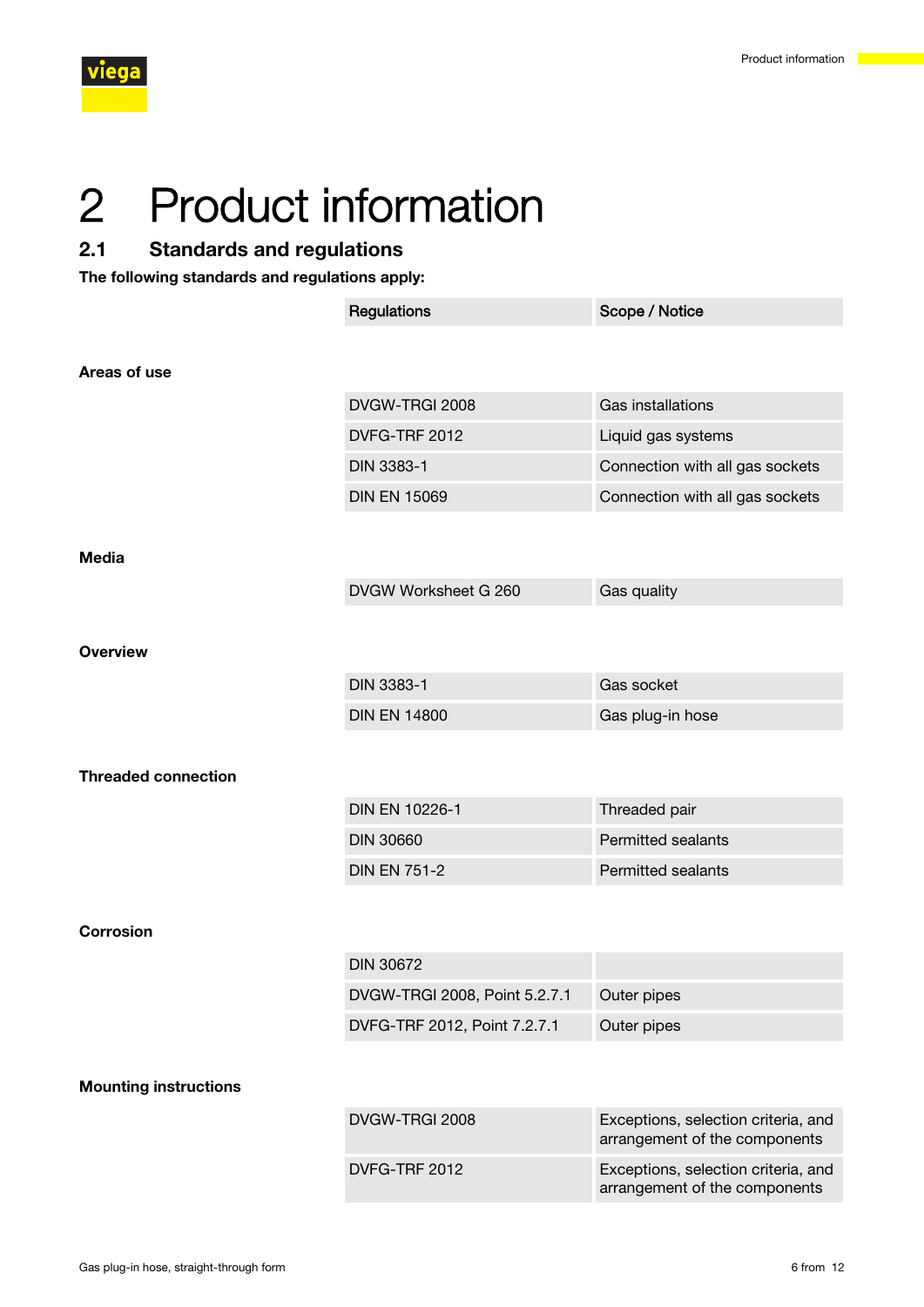<span id="page-6-0"></span>

|                    | <b>DIN EN 377</b>          | <b>Fitting grease</b>                                       |
|--------------------|----------------------------|-------------------------------------------------------------|
|                    |                            |                                                             |
| Leakage test       |                            |                                                             |
|                    | DVGW-TRGI 2008, Point 5.6  |                                                             |
|                    | DVFG-TRF 2012, Point 8     | Testing and initial commissioning<br>of a liquid gas system |
|                    |                            |                                                             |
| <b>Maintenance</b> |                            |                                                             |
|                    | DVGW-TRGI 2008 Appendix 5c | Operation and maintenance of<br>gas installations           |
|                    |                            |                                                             |

# 2.2 Intended use

Connecting gas plug-in hose



The use of the model for areas of use and media other than those described must be approved by the Viega Service Center.

### 2.2.1 Areas of use

The gas plug-in hose is intended and certified for the following uses:

- $\blacksquare$  for the flexible connection of fixed gas devices
- $\blacksquare$  for gas devices with electrical connection
- $\blacksquare$  for connection with all gas sockets pursuant to applicable regulations, see  $\frac{1}{2}$  [Chapter 2.1 "Standards and regulations" on page 6](#page-5-0)
- $\blacksquare$  up to maximum 2.0 mlong in domestic installations (CE certification up to 2.0 m in length)
- $\blacksquare$  outside up to a length of 6.0 m (no CE certification)

Use is possible in the following areas among others:

- Gas installations
- Liquid gas installations

For planning, execution, modification and operation of gas installations, observe the applicable regulations, see  $\frac{R}{V}$  [Chapter 2.1 "Standards and](#page-5-0) [regulations" on page 6](#page-5-0).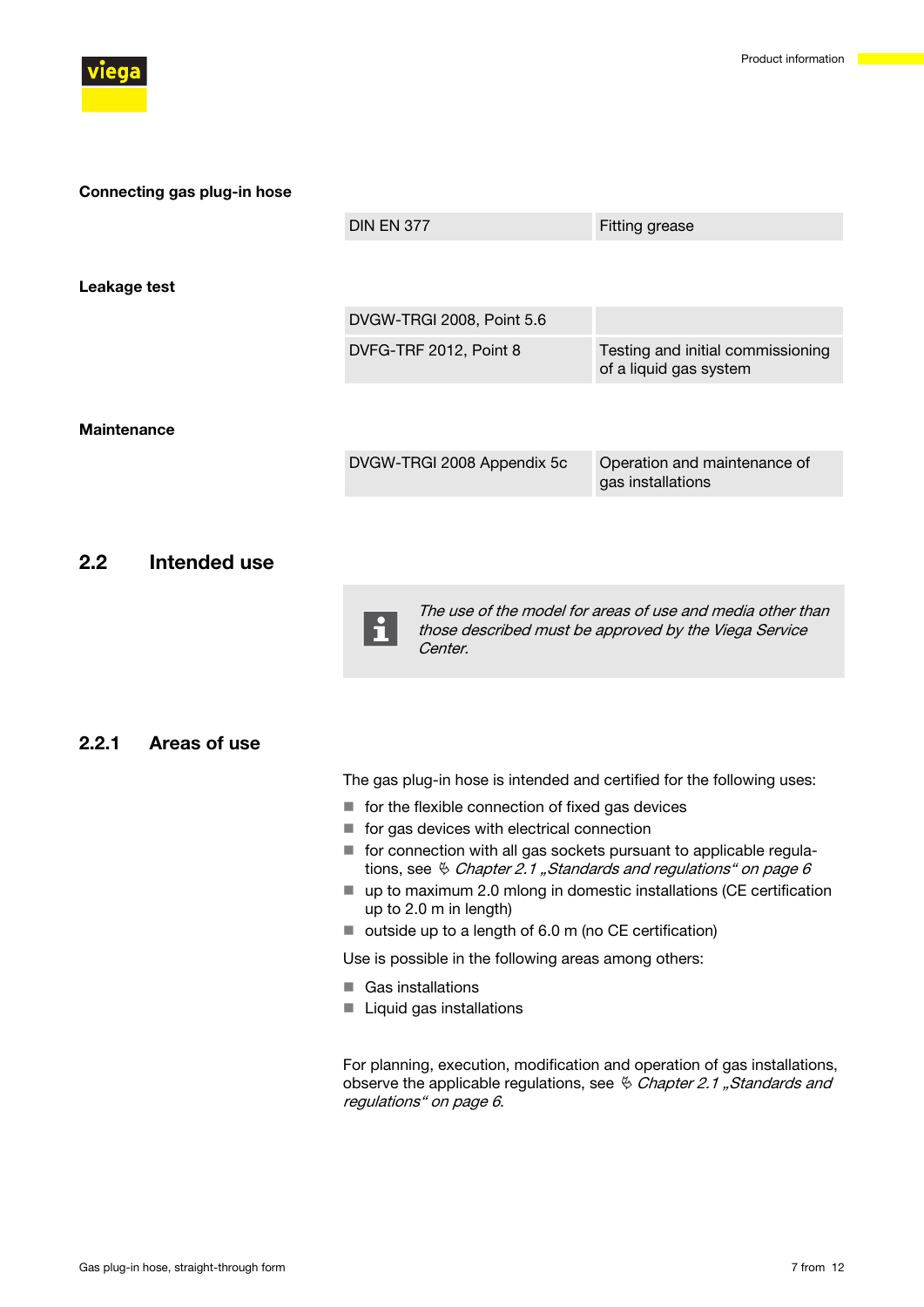<span id="page-7-0"></span>

# 2.2.2 Media

The model is also suitable for the following media, amongst others:

- Gases, see  $\frac{R}{V}$  [Chapter 2.1 "Standards and regulations" on page 6](#page-5-0)
- $\blacksquare$  Liquid gases, only in the gaseous state for domestic and commercial applications, see  $\frac{1}{2}$  [Chapter 2.1 "Standards and regulations"](#page-5-0) [on page 6](#page-5-0).

# 2.3 Product description

### 2.3.1 Overview



The model has a CE approval pursuant to the applicable regulations, see  $\&$  [Chapter 2.1 "Standards and regula](#page-5-0)[tions" on page 6](#page-5-0).

The model is equipped as follows:

- $\blacksquare$  inlet side with standard plug pursuant to applicable regulations, see  $\frac{R}{V}$  Chapter 2.1, Standards [and regulations" on page 6](#page-5-0)
- $\blacksquare$  outlet side with Rp internal thread
- $\blacksquare$  corrugated hose made of stainless steel inside
- $\blacksquare$  stainless steel mesh with plastic coating on the outside
- hose socket made of plastic (PPO)

The model is available in the dimension Rp  $\frac{1}{2}$  in the following lengths: L 500 / 750 / 1000 / 1250 / 1500 / 2000 / 2500 / 3000.

# 2.3.2 Threaded connection

Prerequisite for a threaded connection, which seals via a thread, is a threaded pair in accordance with applicable regulations, see  $\frac{R}{V}$  [Chapter](#page-5-0) [2.1 "Standards and regulations" on page 6](#page-5-0). Pursuant to these regulations, a permitted threaded pair comprises a conical external thread and a cylindrical internal thread, e. g. R  $\frac{3}{4}$  and Rp  $\frac{3}{4}$ .

Only use commercially available and chloride-free, DVGW approved sealant in accordance with the applicable regulations to seal threads, see  $\ddot{\diamond}$  [Chapter 2.1 "Standards and regulations" on page 6](#page-5-0).



Establish the threaded connection first and the plugged connection next.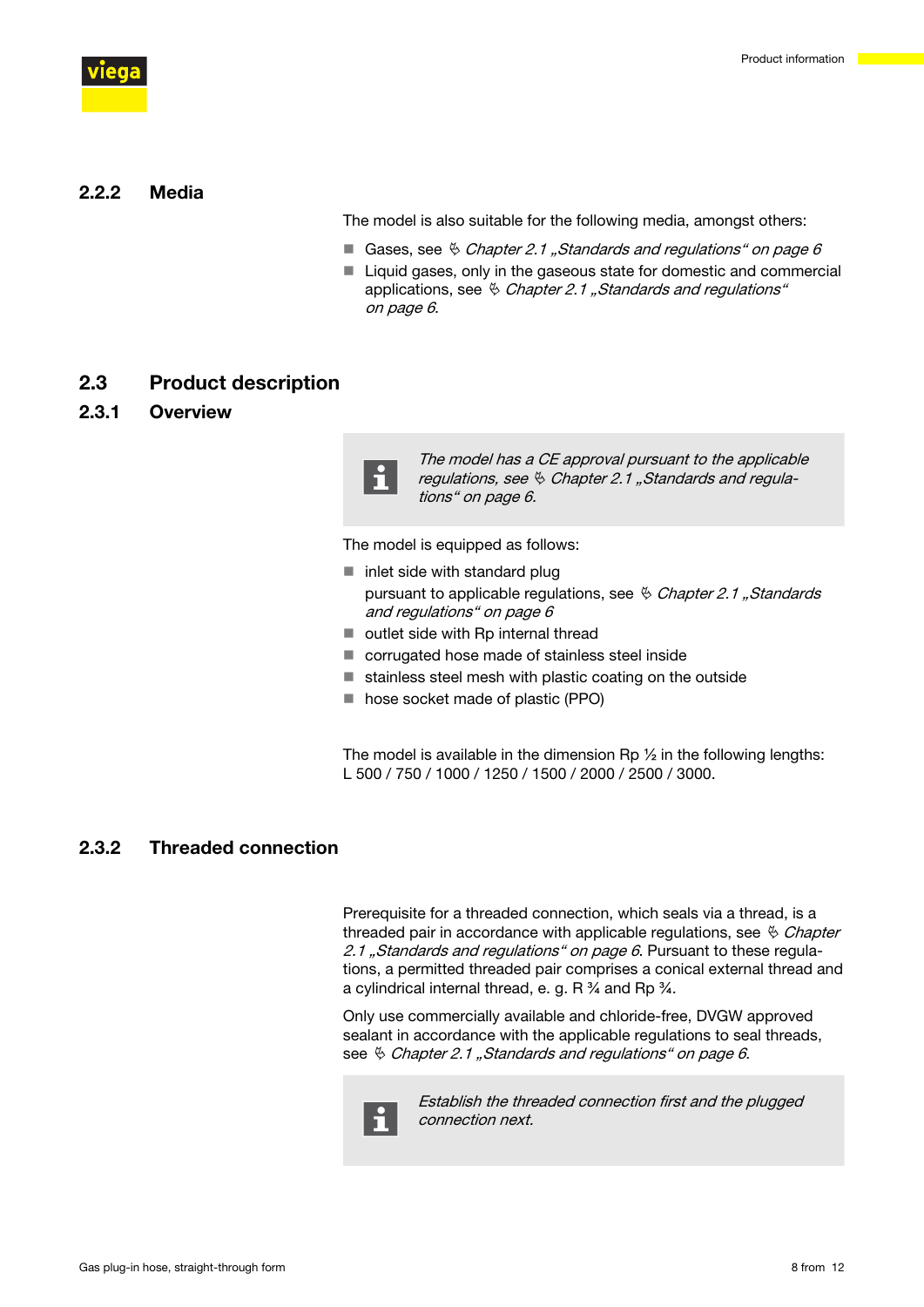

<span id="page-8-0"></span>

### 2.3.3 Markings on components

The model is marked as follows:

- $\blacksquare$  Flow direction indicator
- DVGW writing and certificate number
- $\blacksquare$  Writing DIN EN 14800 / CE 0085
- **HTR** marking
- Class AMS classification in acc. DIN 3383-1
- $\blacksquare$  yellow strip for gas

### 2.3.4 Compatible components

The model is compatible with the gas socket model G2016T and G2019T.

Please contact the Viega Service Center for questions on this subject.

# 2.3.5 Technical data

Observe the following operating conditions for the installation of the model:

| <b>Operating temperature</b> | $-20^{\circ}$ C up to $+70^{\circ}$ C |  |
|------------------------------|---------------------------------------|--|
| <b>Operating pressure</b>    | $\leq$ 0.01 MPa (0.1 bar)             |  |

# 2.4 Information for use

## 2.4.1 Corrosion

Depending on the area of use, corrosion protection measures may have to be taken into account.

For corrosion protection, comply with the applicable directives, see  $\%$  [Chapter 2.1 "Standards and regulations" on page 6](#page-5-0).

- n
- Do not use the model in aggressive surroundings.
- Avoid contact with aggressive building materials such as materials containing nitrite or ammonium.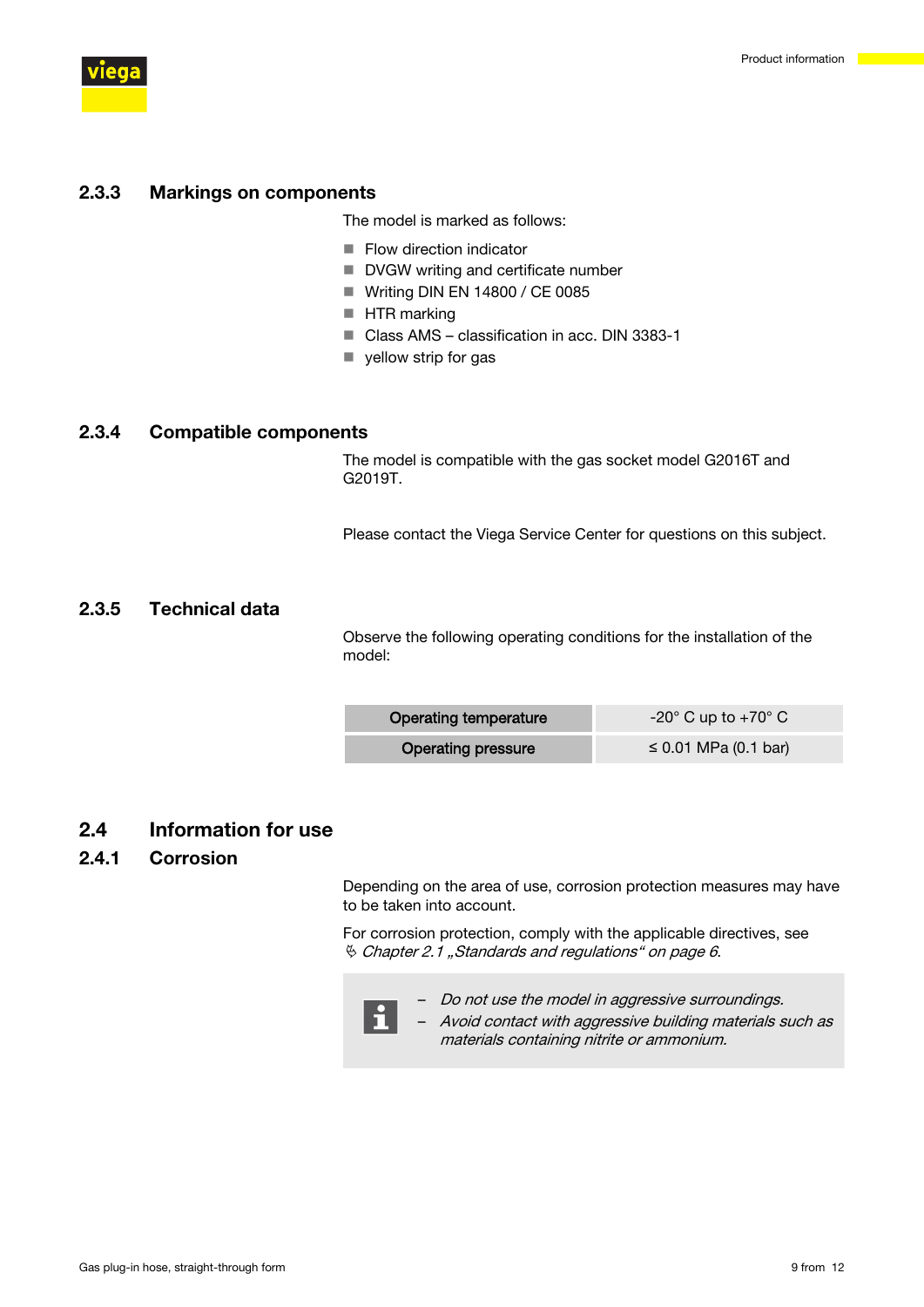<span id="page-9-0"></span>

# 3 Handling

- 3.1 Assembly information
- 3.1.1 Mounting instructions

Checking system components

System components may, in some cases, become damaged through transportation and storage.

- $\blacksquare$  Check all parts.
- Replace damaged components.
- Do not repair damaged components.
- $\blacksquare$  Contaminated components may not be installed.

#### Mounting conditions

Observe the following when mounting:

- Observe flow direction indicator.
- $\blacksquare$  Do not install the model in heat zones (e. g. with hot emissions or strong heat radiation.
- Use suitable tools.
- Do not tension.
- $\blacksquare$  Avoid heavy bending (bending radius at least 40 mm).

Exceptions, selection criteria and the arrangement of the components are described in the applicable regulations, see  $\frac{A}{C}$  [Chapter 2.1 "Stand](#page-5-0)[ards and regulations" on page 6](#page-5-0).

# 3.2 Assembly

## 3.2.1 Connecting the gas plug-in hose



When mounting, also observe the instructions for use of the relevant gas socket.

Produce the threaded connection first then the plug connection.



If the plug is difficult to connect, lubricate the plug with tap grease in acc. with the applicable directives, see  $\&$  [Chapter](#page-5-0) [2.1 "Standards and regulations" on page 6](#page-5-0).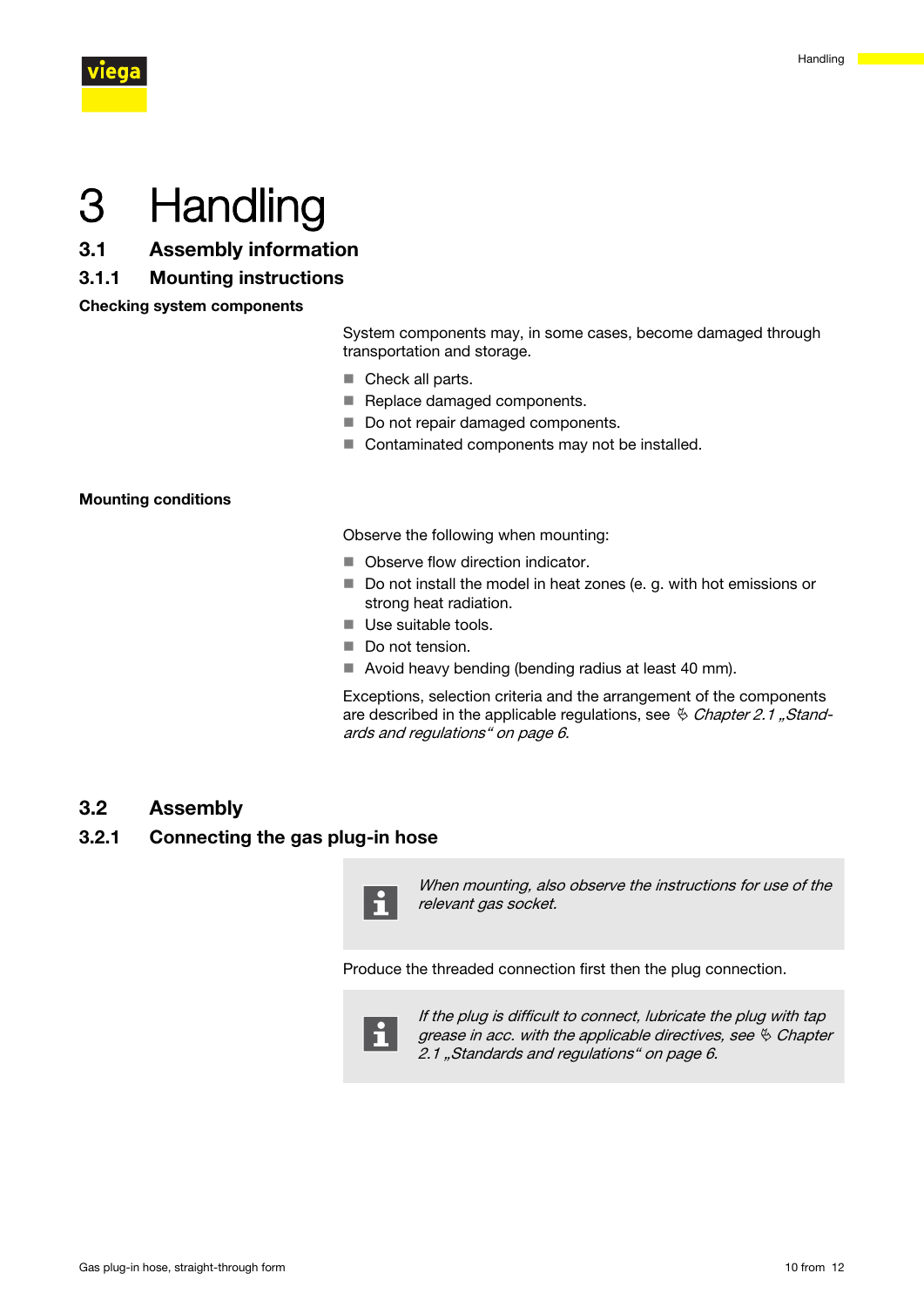

<span id="page-10-0"></span>



3.2.2 Leakage test

- **Push the plug as far as it will go into the gas socket.** The markings on the gas socket and the plug must match.
- $\blacksquare$  Turn the plug anti-clockwise by 90 $^{\circ}$ . The connection is secured in this way.

The installer must perform a leakage test (load and leakage test) on the gas installation before commissioning.

Observe the applicable regulations, see  $\frac{R}{V}$  *Chapter 2.1 "Standards and* [regulations" on page 6](#page-5-0).



The gas plug-in hose must not be included in the leakage test.

The connection must be checked for leaks by suitable means after the gas has been filled.

Document the result.

# 3.3 Maintenance

Gas installations must be given a visual inspection, e. g. by the owner, once a year.

Particular attention should be paid to damage, e. g. kinks or corrosion.

Serviceability and leak tightness must be checked every twelve years by an installation contractor.

To be covered by the warranty and to ensure the safe operation of the gas installations, operate and maintain them as intended. For more detailed information, refer to the applicable regulations, see  $\frac{R}{V}$  [Chapter](#page-5-0) [2.1 "Standards and regulations" on page 6](#page-5-0).